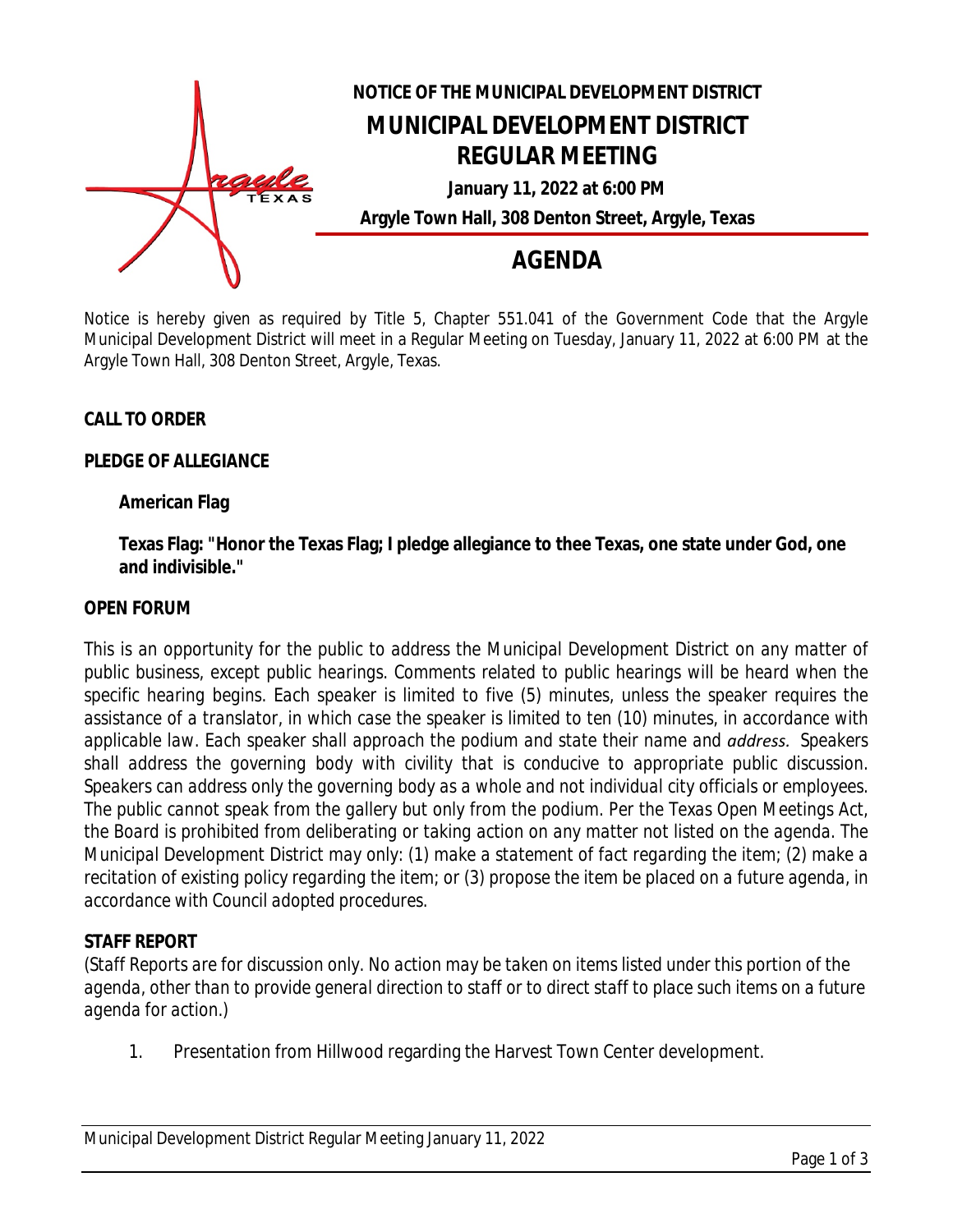2. Overview of MDD fund.

# **CONSENT AGENDA**

*Any Board member may request an item on the Consent Agenda to be taken up for individual consideration.*

3. Consider approval of December 14, 2021 meeting minutes.

#### **ACTION ITEMS**

4. Consider approval of new MDD logo with requested changes.

#### **EXECUTIVE SESSION**

*Pursuant to Texas Government Code, Annotated, Chapter 551, Subchapter D, Texas Open Meetings Act (the "Act"), Municipal Development District will recess into Executive Session (closed meeting) to discuss the following:*

#### **Economic Development**

*§551.087: Economic Development negotiations (to discuss or deliberate commercial or financial information from a business prospect, or to deliberate the offer of a financial or other incentives to a business prospect):*

- 5. Retail recruitment update.
- 6. MDD Project Number 21-02.
- 7. MDD Project Number 21-04 Harvest Town Center Development.

# **RECONVENE INTO OPEN SESSION**

*In accordance with Texas Government Code, Section 551, the Municipal Development District will reconvene into Open Session and consider action, if any, on matters discussed in Executive Session.*

#### **RECEIVE REQUESTS FROM MEMBERS FOR ITEMS TO BE PLACED ON NEXT MEETING AGENDA**

*Discussion under this section must be limited to whether or not the Board wishes to include a potential item on a future agenda.*

#### **ADJOURN**

**NOTE:** As authorized by Section 551.071 of the Texas Government Code (Consultation with Town Attorney), this meeting may be convened into closed Executive Session for the purpose of seeking confidential legal advice from the Town Attorney on any agenda item herein.

A quorum of the Town Council members or Planning and Zoning Commission may be in attendance at this meeting. The council/commission will take no action during the course of this meeting.